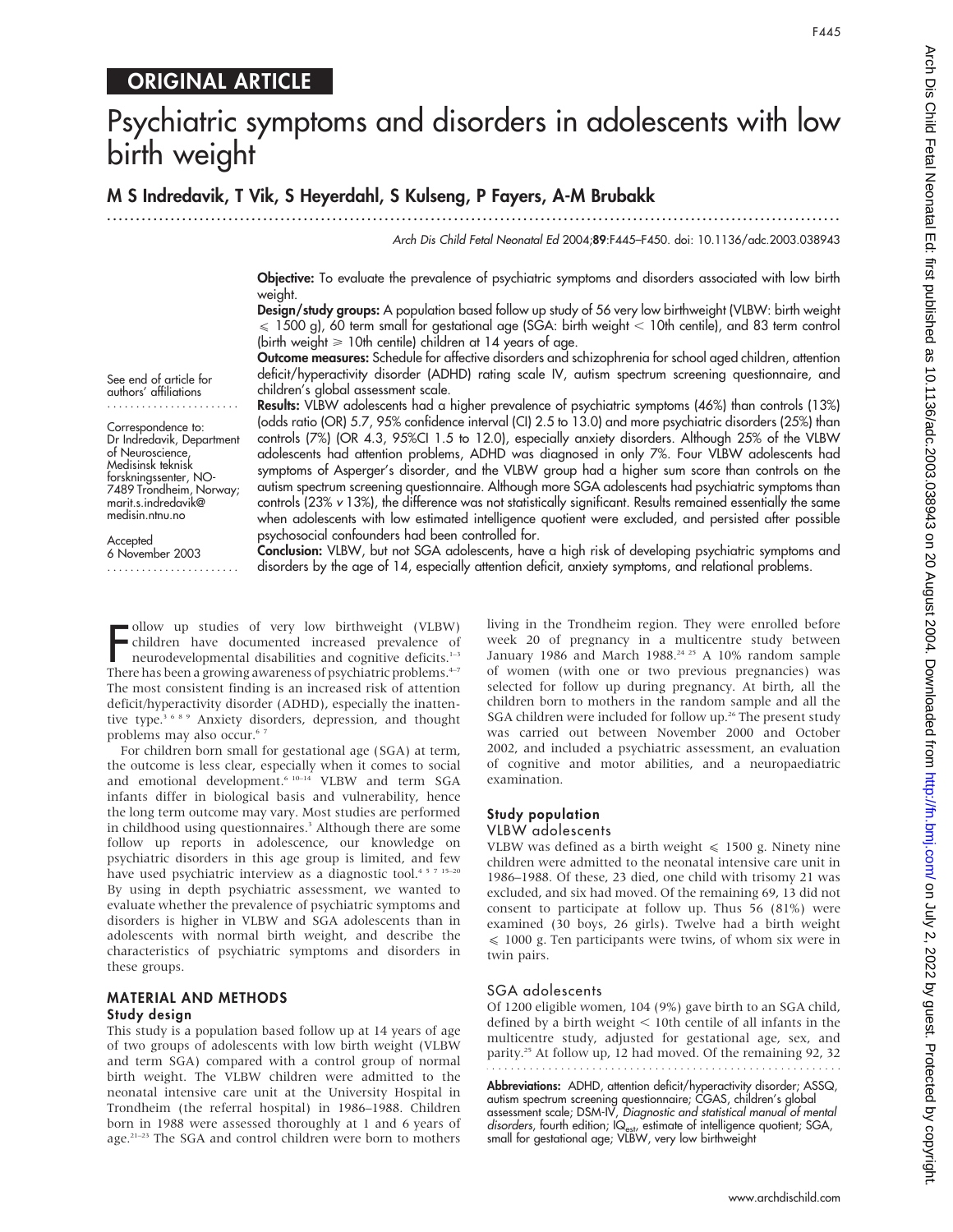## What is already known on this topic

- VLBW children have increased risk of emotional and behavioural problems, especially attention problems
- Psychiatric outcome for term SGA children is less clear

## What this study adds

- N Prevalence of psychiatric symptoms and disorders in VLBW and term SGA adolescents, based on in depth psychiatric assessment
- Description of psychiatric symptoms and disorders in these groups, highlighting:
- Attention deficit symptoms were common in VLBW adolescents, however, only a minority had ADHD
- Deficits in social skills and autistic spectrum symptoms occurred in the VLBW group
- Psychiatric problems affected the overall functioning of both VLBW and SGA adolescents

did not consent, leaving 60 (65%) for assessment (28 boys, 32 girls).

## Control adolescents

The control group comprised 120 children with a birth weight  $\geqslant$  10th centile for gestational age, born at term to mothers in the 10% random sample. At follow up, 10 had moved. Of the remaining 110, 27 did not consent, leaving 83 (76%) who participated (35 boys, 48 girls).

#### Non-participants

There were no differences in mothers' age at childbirth, duration of pregnancy, or the infants' birth weight, body length, and head circumference between those who participated and those who did not consent in any of the groups.

## Methods

#### Psychiatric assessment

Psychiatric symptoms and disorders were diagnosed using the semistructured interview Schedule for affective disorders and schizophrenia for school aged children (KSADS).<sup>27-28</sup> This interview is performed separately with parent and adolescent. It consists of a screening part and supplementary diagnostic interviews. Conclusions are drawn according to the Diagnostic and statistical manual of mental disorders, fourth edition (DSM-IV).29 The interviewer differentiates between diagnosis, symptoms  $\geq 75\%$  level of diagnostic criteria, or neither.

Of the 199 adolescents, the first author assessed 171, and another child psychiatrist carried out 28 interviews. The first 27 interviews with adolescents were videotaped and scored to test interrater reliability. The intraclass correlation coefficient was 0.91 for all symptoms, 0.86 for anxiety symptoms, and 0.86 for ADHD symptoms. A third senior child psychiatrist, blinded to the first evaluation, performed a second diagnostic assessment based on the written interviews. Subsequently, diagnostic consensus was obtained. The child psychiatrists were blinded to birth weight status.

The interviewer scored the adolescents' overall functioning on the children's global assessment scale (CGAS).<sup>30</sup> This scale ranges from 1 to 100, divided into 10 main categories. A score above 80 denotes good functioning.

The psychiatric interview was supplemented with the autism spectrum screening questionnaire  $(ASSQ)$ ,<sup>31</sup> as part of the parents' interview, and the teachers' report on ADHD rating scale IV.<sup>32</sup> <sup>33</sup> Parents stated their own mental health on symptom checklist-90-R (SCL-90-R), and we used the global severity index as a single summary measure of psychological distress.<sup>34</sup>

## Evaluation of cognitive abilities

An estimate of intelligence quotient (IQ<sub>est</sub>) was calculated using four of 10 subscales of Wechsler intelligence scales (WISC-III)<sup>35</sup>: vocabulary, arithmetic, block design and picture arrangement.<sup>36</sup> We defined "low IQ<sub>est</sub>" as below 2 SDs of the control group mean value. Data were analysed both including and excluding children with low IQ<sub>est</sub>.

## Socioeconomic status

Socioeconomic status was calculated according to Hollingshead's two factor index of social position, based on a combination of parents' education and occupation.<sup>37</sup>

## **Ethics**

The regional committee for medical research ethics approved the study protocol. Written informed consent was obtained from adolescents and parents.

## Statistical analysis

SPSS 11.5.1 was used for data analysis. Three group comparisons were made using one way analysis of variance for variables with a normal distribution and Kruskal-Wallis for ordinal data. If a difference was found between groups  $(p < 0.05)$ , two group comparisons were made using Scheffe's post hoc test for normally distributed variables and the Mann-Whitney U test for variables with a nonnormal distribution.<sup>38</sup> Differences in proportions between groups were analysed by the  $\chi^2$  test. Odds ratios (OR) with 95% confidence interval (95%CI) were calculated as an estimate of the relative risk that a child with low birth weight had psychiatric symptoms and disorders, compared with the control group. To control for possible confounders, we used binary logistic regression<sup>38</sup> to calculate adjusted OR, first in a bivariate analysis, followed by a multivariate analysis (backward stepwise) for covariates altering the unadjusted OR  $>$  10%.

## RESULTS

#### Group characteristics

Table 1 shows family and child characteristics. There were no significant differences between groups with regard to mothers' or fathers' education, socioeconomic status, monthly income, or maternal or paternal mental health. Likewise, there were no sex differences between the groups. Of the 56 VLBW adolescents, seven (13%) were living in single parent families, compared with five (8%) in the SGA and 15 (18%) in the control group (ns).

Ten (18%) VLBW adolescents had low IQ<sub>est</sub> compared with four (7%) SGA and three (4%) controls. Cerebral palsy was diagnosed in six (11%) VLBW (four diplegia, one hemiplegia, one quadriplegia), and one SGA adolescent (diplegia). Four of the VLBW and the one SGA with cerebral palsy had low IQest. Two VLBW and one control adolescent had epilepsy. There were no major visual or hearing impairments.

## Psychiatric assessment by semistructured interview (KSADS)

Of the 56 VLBW adolescents, 26 (46%) had emotional or behavioural problems > 75% of diagnostic criteria, compared with 11 of 83 (13%) controls (OR 5.7, 95%CI 2.5 to 13.0) (table 2). The most common symptoms among VLBW adolescents were attention deficit (OR 6.6, 95%CI 2.0 to 21.3  $\nu$  controls) and anxiety (OR 3.5, 95%CI 1.2 to 10.0  $\nu$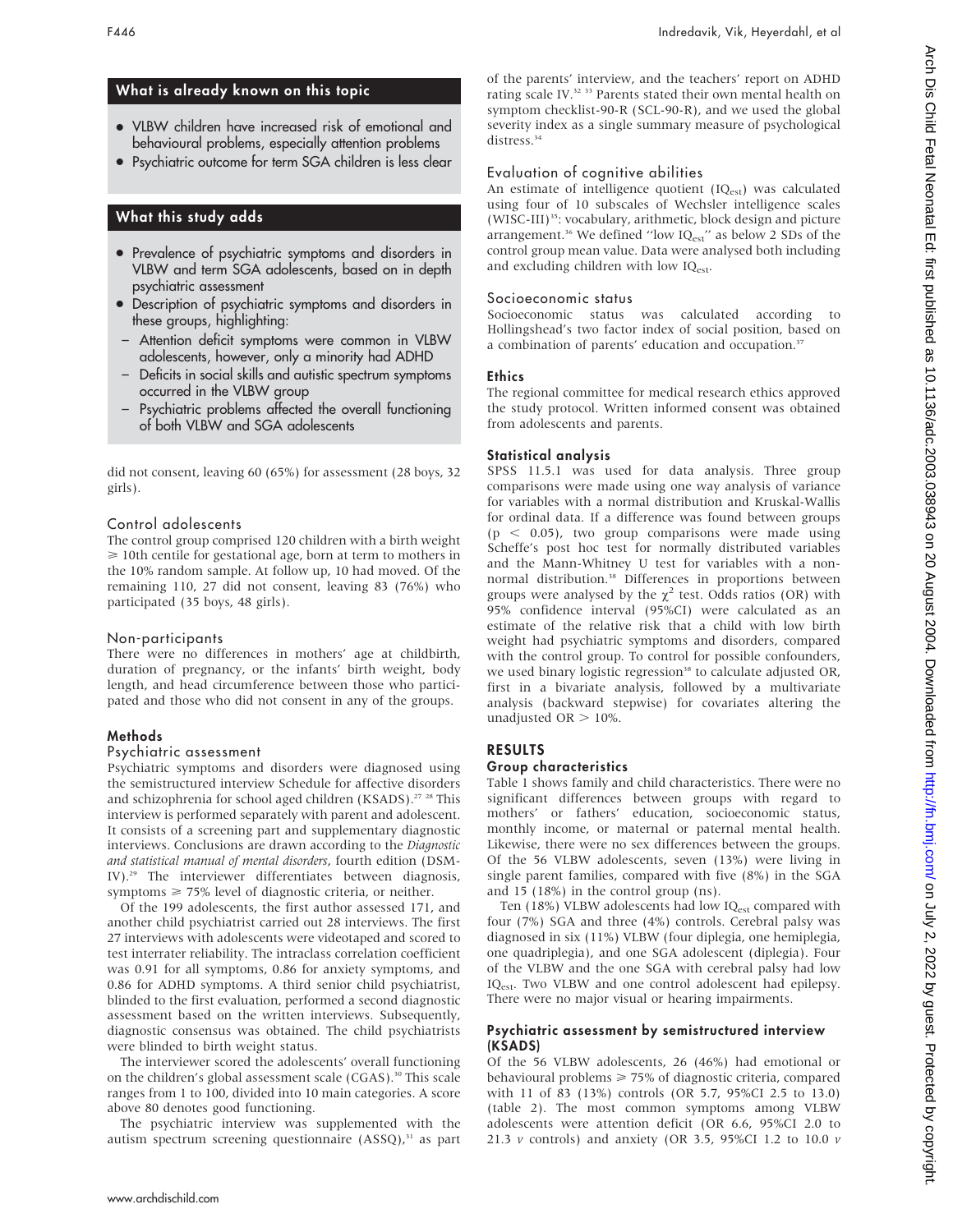Table 1 Family and child characteristics in two groups of low birthweight adolescents compared with a control group at 14 years of age

| <b>VLBW</b><br>$(n = 56)$ | <b>SGA</b><br>$(n = 60)$ | Control<br>$(n = 83)$ |
|---------------------------|--------------------------|-----------------------|
|                           |                          |                       |
|                           |                          |                       |
| 42.3 (5.0)                | 42.1 $(3.6)^*$           | 44.0 (4.5)            |
| 13.5(3.4)                 | 12.9(3.1)                | 14.2(2.9)             |
| 0.26(0.22)                | 0.27(0.26)               | 0.28(0.23)            |
|                           |                          |                       |
| 45.7 (5.9)                | 44.4 (3.6)               | 46.0 (4.8)            |
| 13.1(3.7)                 | 13.4(2.8)                | 14.1(3.1)             |
| 0.31(0.42)                | 0.17(0.17)               | 0.18(0.17)            |
| 3.3(1.3)                  | 3.4(1.3)                 | 3.8(1.1)              |
| 31.8 (10.9)               | 30.9 (9.9)               | 29.5 (9.9)            |
|                           |                          |                       |
| 1174 (233)§               | 2921 (211) §             | 3691 (459)            |
| $28.8(2.7)$ §             | 39.5(1.1)                | 39.6 (1.2)            |
| 14.1(0.3)                 | 14.2(0.3)                | 14.2(0.3)             |
|                           |                          |                       |

Values are mean (SD).

 $*p < 0.05$  v controls. Three group comparisons performed with analysis of variance and Scheffe's post hoc test for parametric data, and Kruskal-Wallis and Mann-Whitney U test for non-parametric data. Mothers' mean global severity index on symptom checklist-90-R<sup>34</sup> was missing for six VLBW, one SGA, and nine control adolescents. `Fathers' mean global severity index on symptom checklist-90-R<sup>34</sup> was missing for 10 VLBW, six SGA, and 15 control adolescents. §These were the selection criteria, and differed by definition versus controls  $(p \le 0.001)$ . VLBW, Very low birth weight; SGA, small for gestational age.

controls). Four VLBW adolescents had symptoms of Asperger's disorder, compared with none in the control group ( $p < 0.05$ ).

Psychiatric disorders were diagnosed in 14 (25%) VLBW adolescents compared with six (7%) controls (OR 4.3, 95%CI 1.5 to 12.0) (table 2). Anxiety disorders were most prevalent (OR 4.4, 95%CI 1.1 to 17.6 v controls), whereas four (7%) had ADHD compared with one control (ns). One VLBW adolescent had Asperger's disorder. Six of 12 (50%) with birth weight  $\leq 1000$  g and eight of 44 (18%) with birth weight  $>$  1000 g had a psychiatric diagnosis ( $p = 0.054$ ).

Nine of the 10 VLBW adolescents with low  $IQ_{est}$  had psychiatric symptoms, and four had a diagnosis (ADHD, Asperger's disorder, anxiety disorders). Of the two VLBW adolescents with cerebral palsy without low IQ<sub>est</sub>, one had ADHD.

Although 14 (23%) SGA adolescents had psychiatric symptoms, and six (10%) had a psychiatric disorder, this did not differ significantly from controls (table 2).

There were no sex differences in the VLBW and SGA group, whereas in the control group more boys than girls had ADHD symptoms ( $p < 0.05$ ).

Few had experienced drinking  $\geq 3$  units of alcohol (two VLBW adolescents, three SGA, five controls) (ns). One adolescent in each group admitted experimenting with other substances (cannabis, amphetamine).

#### ADHD rating scale IV

VLBW adolescents had higher mean attention score and total score than controls, without significant difference in hyperactivity score (table 3). Although the SGA group had higher total score than controls, the difference was not significant. Boys had a higher total score than girls in the control  $(p < 0.01)$  and SGA groups  $(p < 0.05)$ , but not in the VLBW group ( $p = 0.30$ ) (data not shown).

#### Autism spectrum screening questionnaire (ASSQ)

The VLBW group had higher mean sum score than controls (table 3), whereas the SGA group showed a trend towards a

Arch Dis Child Fetal Neonatal Ed: first published as 10.1136/adc.2003.038943 on 20 August 2004. Downloaded from http://fn.bmj.com/ on July 2, 2022 by guest. Protected by copyright on July 2, 2022 by guest. Protected by copyright. <http://fn.bmj.com/> Arch Dis Child Fetal Neonatal Ed: first published as 10.1136/adc.2003.038943 on 20 August 2004. Downloaded from

higher sum score compared with controls ( $p = 0.08$ ). There were no sex differences. VLBW adolescents had high scores on the items: ''Lives somewhat in a world of his/her own with restricted idiosyncratic intellectual interests'', ''Has a literal understanding of ambiguous and metaphorical language'', ''Uses language freely but fails to make adjustment to fit social contexts or the needs of different listeners'', ''Lacks empathy'', ''Wishes to be sociable but fails to make relationships with peers''.

#### Children's global assessment scale (CGAS)

VLBW adolescents had lower mean CGAS score than controls (table 3). Scores below 80 were found in 37 of 56 (66%) VLBW, 17 of 83 (21%) control (OR 7.6, 95%CI 3.5 to 16.3), and 24 of 60 (40%) SGA (OR 2.6, 95%CI 1.2 to 5.4 v controls) adolescents. There were no sex differences in any of the groups.

#### Excluding adolescents with low  $IQ_{est}$

When adolescents with low IQ<sub>est</sub> were excluded, the results were essentially unchanged, except that the VLBW group had a reduced prevalence of anxiety symptoms ( $p = 0.09$ ) and disorders ( $p = 0.07$ ) compared with controls.

#### Multivariate analyses

With the outcome variable symptoms of any psychiatric disorder  $(\geq 75\%$  of diagnostic criteria), logistic regression analysis was run to evaluate the confounding effect of psychosocial factors (table 4). Paternal education and maternal and paternal mental health were the only factors that influenced the increased risk of psychiatric symptoms in the VLBW group more than 10%. When these variables were included in multivariate analysis, the increased risk associated with VLBW was 5.8 (95%CI 1.9 to 17.4), with maternal mental health as the only variable causing a significant change. Analogously, after multivariate analysis, the risk associated with SGA was 2.9 (95%CI 1.0 to 8.2), with only paternal mental health causing a significant change.

#### **DISCUSSION**

In this study we found that nearly every other VLBW adolescent had psychiatric symptoms. One in four had a psychiatric diagnosis, anxiety disorders being the most prevalent. Attention deficit problems were acknowledged in every fourth VLBW adolescent, but only a minority fulfilled the diagnostic criteria. Moreover, relational problems and deficits in social skills were common among VLBW adolescents, and some had autistic spectrum symptoms. Although every fifth SGA adolescent had psychiatric symptoms, they did not differ significantly from controls.

The strength of this study is the thoroughness of the psychiatric assessment, using both questionnaires and a semistructured interview, and different sources of information. Even though the VLBW adolescents had widespread emotional or behavioural symptoms, many did not reach the diagnostic level of a psychiatric disorder. However, the CGAS results indicate that the psychiatric problems were affecting the overall functioning in both the VLBW and the SGA group, causing strain for the adolescents and their families.

The psychiatric outcome was significantly worse for the VLBW group, with consistent results across all instruments. This association is unlikely to be due to chance. The lack of statistical significance for the SGA group may be due to the limited sample size.

Of the eligible children, 73% (199/271) took part in the study. There were no differences in key variables between participants and those who did not consent to participate. It is therefore unlikely that our main results are caused by selection bias.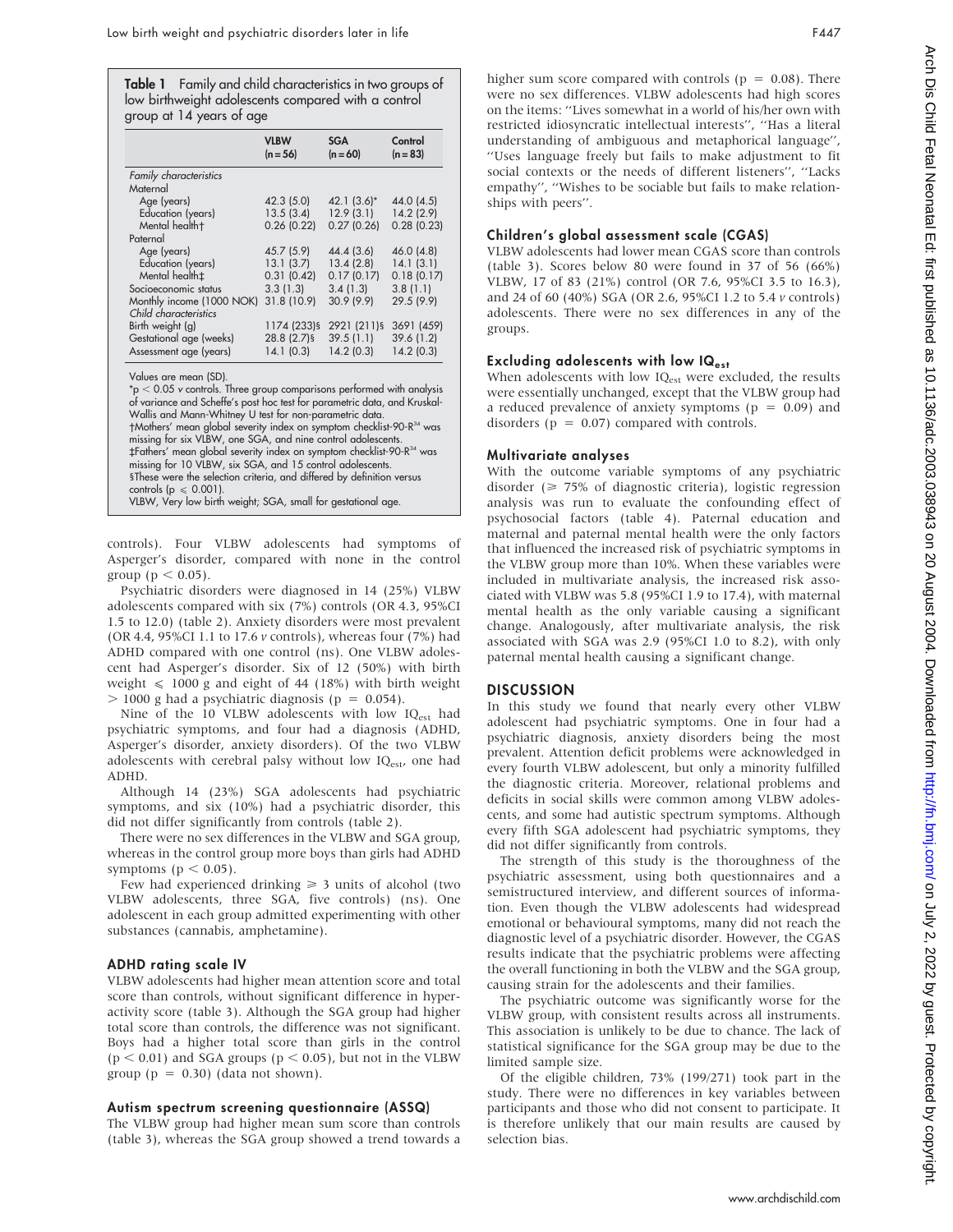| <b>Table 2</b> Psychiatric symptoms and diagnoses according to DSM-IV, based on in depth |  |
|------------------------------------------------------------------------------------------|--|
| psychiatric interview, in two groups of low birthweight adolescents compared with a      |  |
| control group at 14 years of age                                                         |  |

|                                                                                                                                                                      | $VLBW (n = 56)$                                                       | $SGA (n = 60)$                                                | Control $(n = 83)$                                                 |
|----------------------------------------------------------------------------------------------------------------------------------------------------------------------|-----------------------------------------------------------------------|---------------------------------------------------------------|--------------------------------------------------------------------|
| Symptoms $\geq$ 75% of diagnostic criteria<br>Symptoms any psychiatric disorder<br>Of these                                                                          | 26 (46)***                                                            | 14 (23)                                                       | 11 (13)                                                            |
| Symptoms anxiety disorders<br>Symptoms depressive disorder<br>Symptoms ADHD<br>Symptoms conduct disorder<br>Symptoms Asperger's disorder<br>Other symptom categories | $12(21)^*$<br>3(5)<br>$14(25)***$<br>1(2)<br>$4(7)^{*}$<br>5(9)       | 7(12)<br>3(5)<br>4 (7)<br>3(5)<br>$\Omega$<br>3(5)            | 6(7)<br>$\Omega$<br>4(5)<br>3(4)<br>$\mathbf 0$<br>3(4)            |
| $\geq 2$ symptom categories<br>Diagnostic level<br>Any psychiatric disorder                                                                                          | 9 (16)<br>$14(25)$ **                                                 | 4(7)<br>6(10)                                                 | 5(6)<br>6(7)                                                       |
| Of these<br>Anxiety disorderst<br>Depressive disorder<br><b>ADHD</b><br>Conduct disorder<br>Asperger's disorder<br>Other disorders <sup>±</sup><br>≥2 diagnoses§     | $8(14)^*$<br>2(4)<br>4 (7)<br>$\Omega$<br>1(2)<br>4 (7)<br>$5(9)^{*}$ | 4 (7)<br>$\Omega$<br>2(3)<br>2(3)<br>$\Omega$<br>1(2)<br>2(3) | 3(4)<br>$\mathbf 0$<br>1(1)<br>1(1)<br>$\mathbf 0$<br>2(2)<br>1(1) |

Values are number (%).

\*p < 0.05, \*\*p < 0.01, \*\*\*p  $\leqslant$  0.001 v controls.  $\chi^2$  test was used to analyse differences in proportions between groups, with Fisher's exact test when cell number less than five.

Anxiety disorders: separation anxiety disorder, generalised anxiety disorder, social phobia, or specific phobia. `Other disorders: adjustment disorder, elimination disorder, post-traumatic stress disorder, stuttering, tic disorder. None had manic or bipolar, psychotic, or eating disorder.

1Comorbid diagnoses: ADHD, adjustment disorder, anxiety disorder, Asperger's disorder, conduct disorder,

depressive disorder, elimination disorder, post-traumatic stress disorder, stuttering.

DSM-IV, Diagnostic and statistical manual of mental disorder; fourth edition<sup>29</sup>; VLBW, very low birth weight; SGA, small for gestational age; ADHD, attention deficit/hyperactivity disorder.

The parents of VLBW children knew that their child belonged to a risk group. However, the examiners were blinded, and assessment was based on separate interviews with adolescent and parent, including clinical judgment and teachers' report on ADHD rating scale, making it less likely that the results are caused by information bias.

The VLBW children were classified according to a birth weight  $\leq 1500$  g, and some of them may have been growth retarded in utero. However, they were all born preterm, and we have chosen to treat them as a group in this study. The 10th centile definition of SGA is crude, and may include a certain proportion of normal small infants, whereas some growth retarded infants may have been classified as controls.

Table 3 Results on questionnaires: ADHD rating scale IV, autism spectrum screening questionnaire, and children's global assessment scale in two groups of low birthweight adolescents compared with a control group at 14 years of age

|                                          | <b>VLBW</b><br>$(n = 56)$ | <b>SGA</b><br>$(n = 60)$ | Control<br>$(n = 83)$ |
|------------------------------------------|---------------------------|--------------------------|-----------------------|
| ADHD rating scale IV (teachers' report)t |                           |                          |                       |
| Attention score                          | $7.1(6.0***$              | 5.1(6.4)                 | 3.8(5.9)              |
| Hyperactivity score                      | 2.7(4.4)                  | 3.0(5.3)                 | 2.1(4.4)              |
| Total score                              | $9.8(9.0***$              | 8.1 (10.9)               | 5.9(10.0)             |
| ASSQ sum score                           | $5.5(5.9)***$             | 3.0(4.7)                 | 2.0(2.7)              |
| <b>CGAS</b> score                        | 72.8 (16.5)***            | 82.3 (10.8)              | 85.3 (8.2)            |

Values are mean (SD).

\*\*\*p  $<$  0.001 v controls. Three group comparisons performed with analysis of variance and Scheffe's post hoc test for parametric data, and Kruskal-Wallis and Mann-Whitney U test for non-parametric data.

Teachers' report was missing for 11 VLBW, eight SGA, and 11 control adolescents.

ADHD rating scale IV, Attention deficit hyperactivity disorder rating scale  $IV^{32,33}$ ; ASSQ, autism spectrum screening questionnaire<sup>31</sup>; CGAS, children's global assessment scale<sup>30</sup>; VLBW, very low birth weight; SGA, small for gestational age.

Thus, the non-significant differences found between SGA and controls may be underestimates of the real differences.

The results were mainly unchanged when we excluded the adolescents with low  $IQ_{est}$ . Moreover, the increased risk of psychiatric symptoms among VLBW adolescents persisted after possible psychosocial confounders had been controlled for.

Table 4 Odds ratio (OR) with 95% confidence intervals (CI) as an estimate of the relative risk of psychiatric symptoms in two groups of low birthweight adolescents compared with a control group at 14 years of age, adjusted for psychosocial factors: psychiatric symptoms >75% of diagnostic criteria any disorder

|                                            | VLBW v control<br>$(n = 139)$ |                        | SGA v control<br>$(n = 143)$ |                       |
|--------------------------------------------|-------------------------------|------------------------|------------------------------|-----------------------|
|                                            | <b>OR</b>                     | 95%CI                  | OR                           | 95%CI                 |
| Unadjusted OR<br>Adjusted for:<br>Maternal | 5.7                           | 2.5 to 13.0            | 2.0                          | $0.8$ to $4.8$        |
| Age                                        | 5.6                           | 2.4 to 12.9            | 1.8                          | $0.7$ to $4.4$        |
| Education                                  | 5.5                           | 2.4 to 12.5            | 1.8                          | $0.7$ to $4.4$        |
| Mental health+                             | 7.1                           | 2.7 to 18.8            | 2.1                          | $0.8$ to $5.4$        |
| Paternal                                   |                               |                        |                              |                       |
| Age                                        | 5.6                           | 2.4 to 12.8            | 2.1                          | $0.9$ to $5.1$        |
| Education                                  | 5.0                           | $2.2 \text{ to } 11.8$ | 1.9                          | $0.8 \text{ to } 4.6$ |
| Mental health <sup>+</sup>                 | 4.7                           | 1.8 to 12.4            | 3.1                          | $1.1 \text{ to } 8.6$ |
| Socioeconomic status§                      | 6.2                           | 2.6 to $14.4$          | 1.8                          | $0.7$ to $4.4$        |
| Monthly income                             | 6.0                           | $2.5 \text{ to } 14.2$ | 1.9                          | $0.8$ to $4.8$        |
| Single parent                              | 5.6                           | 2.5 to 12.9            | 2.0                          | $0.8$ to $4.8$        |

Bivariate logistic regression analysis displaying adjusted OR for possible confounding factors.

tGlobal severity index on symptom checklist-90-R<sup>34</sup> was missing for six VLBW, one SGA, and nine control adolescents.

#Global severity index on symptom checklist-90-R<sup>34</sup> was missing for 10 VLBW, six SGA, and 15 control adolescents.

§Hollingshead's two factor index of social position.<sup>37</sup>

VLBW, very low birth weight; SGA, small for gestational age.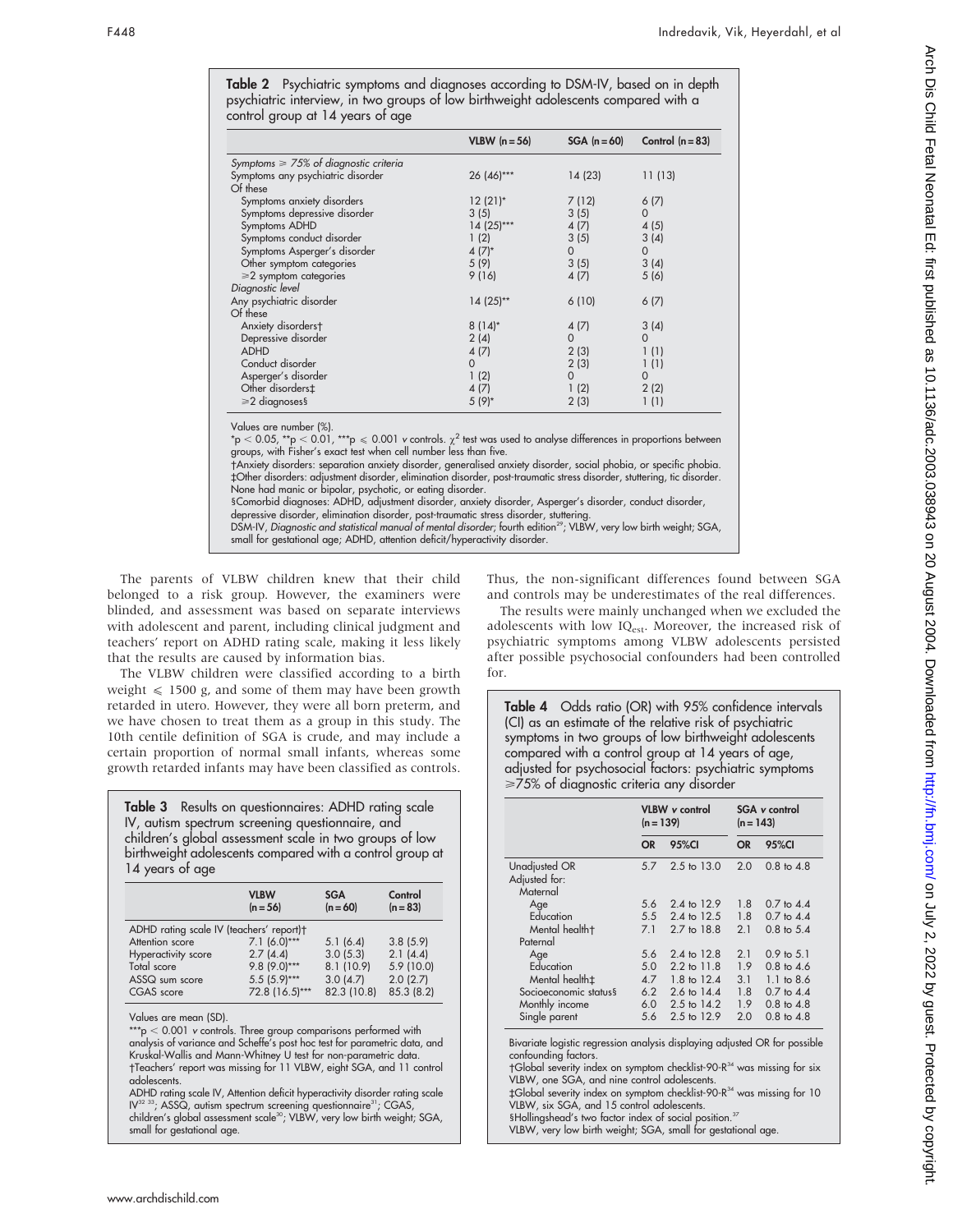Our results on psychiatric symptoms are consistent with other studies on VLBW adolescents at ages 10–14 years.4 5 15 18 39 Prevalence reports on psychiatric disorders vary from 24% to 32%, which is well in keeping with our results.<sup>5</sup> 15 39

The prevalence of anxiety disorders corresponds to reports of 8–10% in VLBW and LBW (birth weight  $<$  2500 g, ages 6–12).5 19 40 We did not find an increased prevalence of depression, which has been reported in one study of adolescents with birth weight  $\,\leqslant\,1000$  g. $^{20}$ 

Our finding that 25% of VLBW adolescents had considerable attention deficit symptoms is in keeping with other studies.<sup>3</sup> Reports on the prevalence of ADHD vary between 5% and  $32\%$ ,<sup>5</sup> 15 18 19 39 41-43 presumably because of differences in study design, inclusion criteria, assessment age, and methods. We found that only 7% had ADHD according to DSM-IV criteria. This supports the minority of researchers who claim a low prevalence of ADHD in adolescence.<sup>15 18 41</sup> The male predominance described in children with ADHD<sup>44</sup> was not found in the VLBW group, nor did they have conduct disorders. This is consistent with several reports in which the authors argue that VLBW children have a specific (''pure'') form of ADHD with a dominating neurological cause.<sup>5 6 45</sup>

We found autistic spectrum symptoms in the VLBW group. Studies on autism include pregnancy complications and intrauterine growth retardation as risk events, but the main conclusion is that there is a strong genetic component in the cause of autism.46–48 Few follow up studies of VLBW children have reported on autistic spectrum symptoms,<sup>19 49</sup> although there are reports on deficits in social skills.<sup>18 19 50</sup> Sykes et al<sup>50</sup> suggested that VLBW children have problems adjusting to the social environment, because of a failure in self regulatory functions. This hypothesis is further elaborated by Davis and Burns.<sup>51</sup> Hille *et al*<sup>52</sup> argued that the attention deficit may cause difficulties in social relations through poor processing of cognitive stimuli. We speculate that the core point may be specific problems in relating to other people, with deficits in comprehending the subtle clues of social relations, comprising both emotional and cognitive components.

In this study, we found an association between VLBW and psychiatric problems that could not be explained by socioeconomic status or the parents' mental health. A biological cause-effect relation seems plausible, as these children are born with immature brains and a high risk of damaging incidents in the neonatal period.<sup>5 6 8</sup> 16 40 43 45 52 53 To be born SGA at term seems to involve less biological risk of psychiatric problems.13 We also recognise that psychosocial experiences may interact with the biological vulnerability, as reported in other studies.4 13 54 Regardless of the cause, our results should draw attention to the fact that VLBW children may need long term health services.

In conclusion, we found that VLBW, but not SGA adolescents, have a high risk of developing psychiatric symptoms and disorders by the age of 14, especially attention deficit, anxiety, and relational problems affecting their social skills.

#### ACKNOWLEDGEMENTS

We thank the teenagers themselves, their parents and teachers for their cooperation and interest in the study. We also thank the child and adolescent psychiatrists Mari Jordet Bruheim and Sigrun Opsal Vilsvik for performing interviews and diagnostic reassessment work, physiotherapist Kari Anne I Evensen for assistance with the manuscript, and paediatrician Jon Skranes for valuable research advice.

## .....................

Authors' affiliations

T Vik, Department of Community Medicine and General Practice, Norwegian University of Science and Technology

S Heyerdahl, Regional Centre for Child and Adolescent Psychiatry, Oslo, Norway

S Kulseng, A-M Brubakk, Department of Laboratory Medicine,

Children's and Women's Health, Norwegian University of Science and Technology

P Fayers, Unit for applied Clinical Research, Norwegian University of Science and Technology and Institute of Applied Health Sciences, University of Aberdeen, UK

Department of Child and Adolescent Psychiatry, Norwegian University of Science and Technology supported this study.

#### REFERENCES

- 1 Escobar GJ, Littenberg B, Petitti DB. Outcome among surviving very low birthweight infants: a meta-analysis. Arch Dis Child 1991;66:204–11.
- 2 McCormick MC. The outcomes of very low birth weight infants: are we asking the right questions? Pediatrics 1997;99:869–75.
- 3 Bhutta AT, Cleves MA, Casey PH, et al. Cognitive and behavioral outcomes of school-aged children who were born preterm. JAMA 2002;**288**:728–37.<br>4 Le**vy-Shiff R**, Einat G, Har-Even D, *et al*. Emotional and behavioral adjustment
- 
- in children born prematurely. *J Clin Child Psychol* 1994;**23**:323–33.<br>5 **Botting N**, Powls A, Cooke RWI. Attention deficit hyperactivity disorders and<br>other psychiatric outcomes in very low birthweight children at 12 year Psychol Psychiatry 1997;38:931–41.
- 6 Wolke D. Psychological development of prematurely born children. Arch Dis Child 1998;78:567–70.
- 7 Zubrick SR, Kurinczuk JJ, McDermott BMC, et al. Fetal growth and subsequent mental health problems in children aged 4 to 13 years. Dev Med Child Neurol 2000;42:14–20.
- 8 Lou HC. Etiology and pathogenesis of Attention-deficit Hyperactivity Disorder (ADHD): significance of prematurity and perinatal hypoxic-haemodynamic encephalopathy. Acta Paediatr 1996;85:1266-71.
- 9 Horwood LJ, Mogridge N, Darlow BA. Cognitive, educational, and behavioural outcomes at 7 to 8 years in a national very low birthweight cohort. Arch Dis Child Fetal Neonatal Ed 1998;79:F12-20.
- 10 Vik T. Growth, morbidity, and psychomotor development in infants who were growth retarded in utero. Monograph. Trondheim: Norwegian University of
- Science and Tehnology, 1996.<br>11 **Goldenberg RL**, Hoffman HJ, Cliver SP. Neurodevelopmental outcome of small-for-gestational-age infants. Eur J Clin Nutr 1998;52:S54–8.
- 12 Westwood M, Kramer MS, Munz D, et al. Growth and development of fullterm nonasphyxiated small-for-gestational-age newborns: follow-up through adolescence. Pediatrics 1983;71:376–82.
- 13 Hack M. Effects of intrauterine growth retardation on mental performance and
- behavior, outcomes during adolescence and adulthood. *Eur J Clin Nutr*<br>1998**;52**(suppl 1):S65–71.<br>14 **Grantham-McGregor SM**. Small for gestational age, term babies, in the first<br>six years of life. *Eur J Clin Nutr* 1998**;5**
- 15 Stevenson CJ, Blackburn P, Pharoah POD. Longitudinal study of behaviour disorders in low birthweight infants. Arch Dis Child Fetal Neonatal Ed 1999;81:F5–9.
- 16 Stewart AL, Rifkin L, Amess PN, et al. Brain structure and neurocognitive and behavioural function in adolescents who were born very preterm. Lancet 1999;353:1653–7.
- 17 Breslau N, Chilcoat HD. Psychiatric sequelae of low birth weight at 11 years of age. Biol Psychiatry 2000;47:1005–11.
- 18 Rickards AL, Kelly EA, Doyle LW, et al. Cognition, academic progress, behavior and self-concept at 14 years of very low birth weight children. J Dev Behav Pediatr 2001;22:11–18.
- 19 Elgen I, Sommerfelt K, Markestad T. Population based, controlled study of behavioural problems and psychiatric disorders in low birthweight children at<br>11 years of age. *Arch Dis Child Fetal Neonatal Ed* 2002;**87**:F128–32.<br>20 **Saigal S**, Pinelli J, Hoult L, *et al.* Psychopathology and social co
- adolescents who were extremely low birth weight. Pediatrics 2003;111:969–75.
- 21 Skranes JS, Vik T, Nilsen G, et al. Cerebral magnetic resonance imaging and mental and motor function of very low birth weight children at six years of<br>age. *Neuropediatrics* 1997;**28**:1–7.
- 22 Skranes J, Nilsen G, Smevik O, et al. Cerebral MRI of very low birth weight children at 6 years of age compared with the findings at 1 year. Pediatr Radiol 1998;28:471–5.
- 23 Skranes J, Vik T, Nilsen G, et al. Can cerebral MRI at age 1 predict motor and intellectual outcomes in very-low-birthweight children? Dev Med Child Neurol 1998;40:256–62.
- 24 Bakketeig LS, Jacobsen G, Hoffman HJ, et al. Pre-pregnancy risk factors of small-for-gestational age births among parous women in Scandinavia. Acta Obstet Gynecol Scand 1993;72:273–9.
- 25 Vik T, Markestad T, Ahlsten G, et al. Body proportions and early neonatal morbidity in small for gestational age infants of successive births. Acta Obstet Gynecol Scand 1997;76(Suppl):80–5.
- 26 Vik T, Jacobsen G, Vatten L, et al. Pre- and post-natal growth in children of
- women who smoked in pregnancy. *Early Hum Dev* 1996;**45**:245–55.<br>27 **Kaufman J**, Birmaher B, Brent D, *et al*. Schedule for affective disorders and schizophrenia for school-aged children-present and lifetime version (K-SADS-PL): initial reliability and validity data. J Am Acad Child Adolesc Psychiatry 1997;38:1065–9.

M S Indredavik, Department of Neuroscience, Norwegian University of Science and Technology, Trondheim, Norway